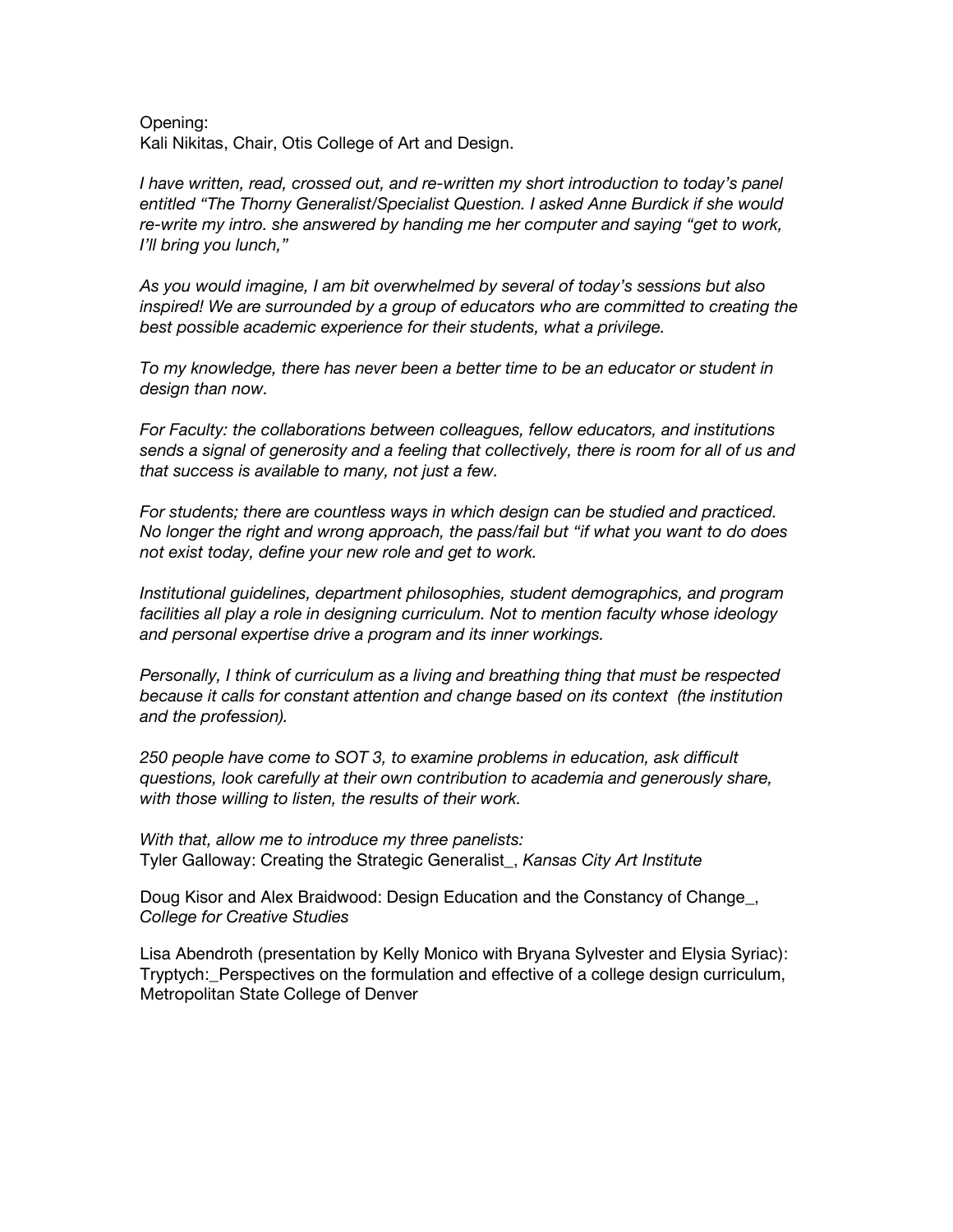1<sup>st</sup> presentation

Tyler Galloway: Creating the Strategic Generalist\_, *Kansas City Art Institute* (see PDF)

Doug Kisor, Chair / Graphic Design Department Alex Braidwood, Adjunct faculty in Media Design

I can remember when what was taught was more influenced by formal themes and mechanical processes.

Those interwoven components that form a Graphic Design program of study can no longer be an emphatic recessitation of technical considerations of form and historic references to style defined within a narrow scope. The reality of constant and unequivocal change is our reality; our students need to be able to work with an endless array of interlaced channels; have comprehension of not just a single world view, but many; and be able to work within a field with constantly moving boundaries while still evidencing the understanding of parameters necessary for good communication.

The shift we are all navigating in our programs has to do with letting go at a certain level and embracing the reality that what ever we do will change.

History, and the vision of individuals who understand the need and nature of their era, continues to be relevant as we seek a context in which the themes that condition our time are woven. However, our programs should not be interested simply in a celebratory exercise in graphic design nostalgia, but rather should look forward and seek to make pathways for processes that evade some notion of categorization.

As a discipline we are caught in the constancy of change, and I can't think of anything that would make what we do more interesting.

So, what are the mechanics of creating a new teaching model?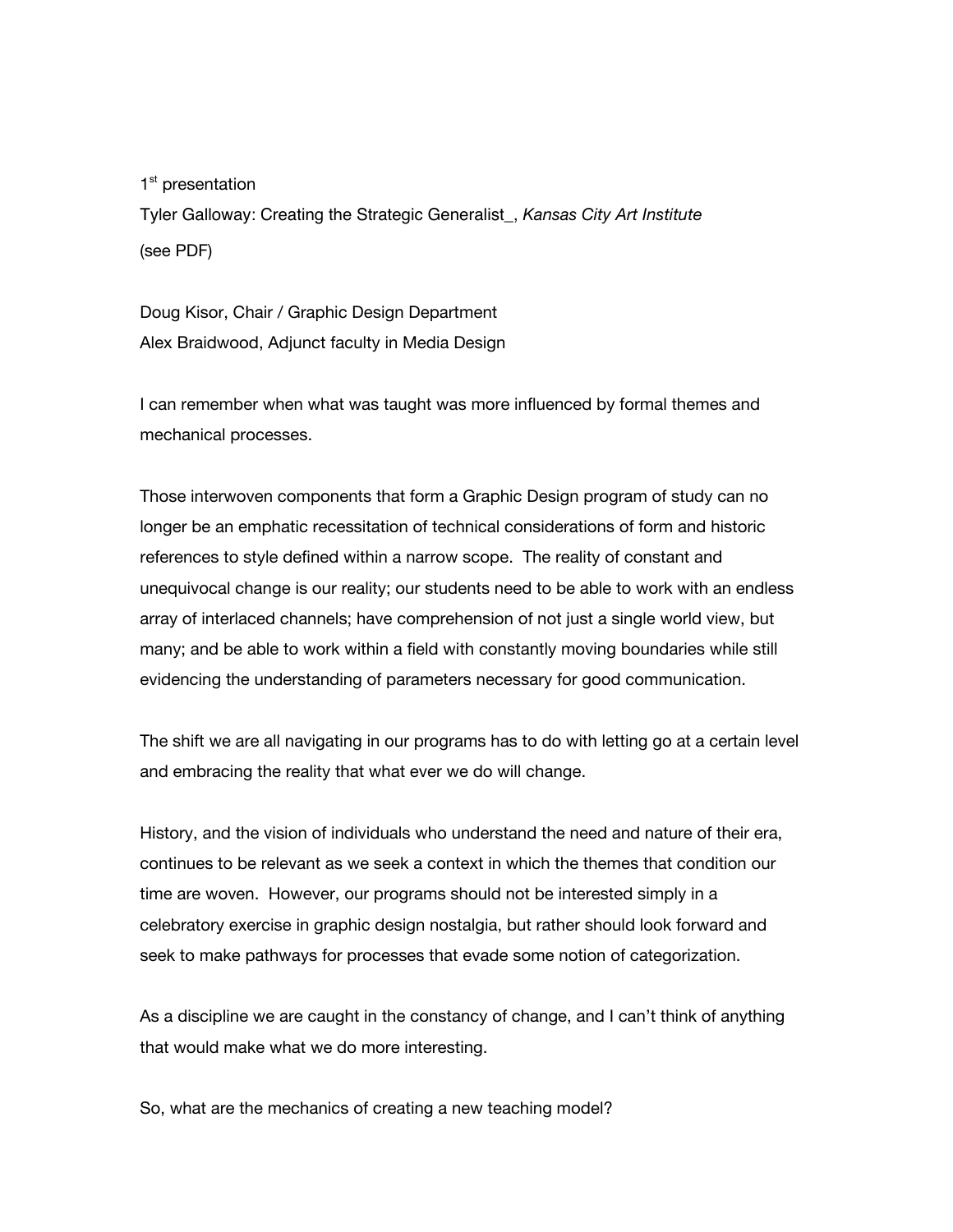What we are talking about, and the working model we will rough out, is itself about change. Our model is based on a set of unique factors that do not necessarily translate easily.

As I began the discussion, I spoke of a new reality of category-evading processes. In the creation of these processes we let go and redefine graphic design as a language stripping away notions that would narrow our sphere of focus. This requires faculty understand the program, with the knowledge of the role of each individual course as a component of a larger matrix of experience, knowledge and skill. Technical issues of form and the why of intent are emphasized, as is, play, questioning the perceived realities and an appropriate facility combined with an awareness of form. For us the program is in a constant state of analysis and change to allow for the natural fluctuations and the advantages of shifting opportunity. This requires a particular mindset. It means what you teach each semester does not stay the same year after year, or even from one semester to the next. This idea of wholistic thinking opens the door to new possibilities not conditioned by narrow assumptions or bias. Interdisciplinary collaboration has become an engaging component of this model.

Let me frame some of the conditions and components that inform our approach:

Alex Braidwood and I work within a program at an art and design college that leans more toward the "D" part and away from the "A", part, which is not to diminish arts contribution in any way.

In 2001, we moved into a design studies building that includes 2,500 sq. ft. of flexible classroom space. The space, combined with the increasing use of laptops, has allowed us to schedule multiple or different sections in the space. This opportunity also allows us to pair faculty; facilitating a level of faculty cross over and peer learning not possible in a traditional classroom. A key contributor to the success of this model is the collegiality among faculty and an understanding of board program goals.

As a Department, the only way what we do is possible is through the respected and collective efforts of a truly amazing and collegial team of faculty. Everything we talk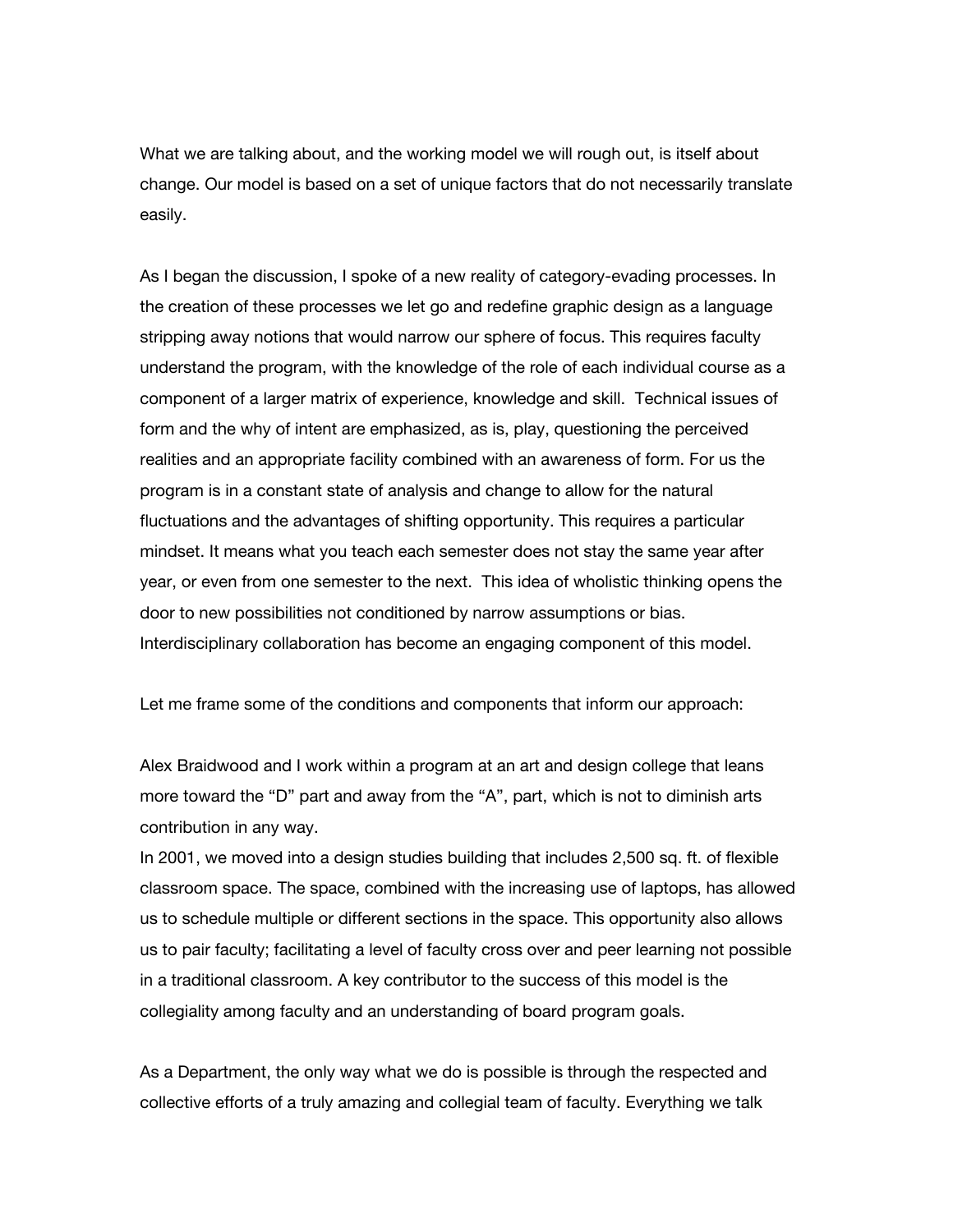about is impossible with out that interconnectedness and shared vision. All but a few of the faculty are junior to mid-career, and this team has come together over the past eight years. Even though Detroit has a large metro area, the idea of graphic design grew up subservient to Advertising. This means compared to cities of similar size the design community is relatively small. This is actually a positive factor in creating a community. The college becomes a touch point for otherwise disconnected designers.

Our program also participates in sponsored projects which allow the Department to use earned funding to pay for particular faculty expertise aligned with the needs and goals of a project. In those cases, a faculty member is teamed with a project leader and compensation is negotiated.

We also use the more typical team-teach model. This summer we will pair Alex and a senior faculty member in a three-week intensive "experience design charrette".

We have been lucky in that we have had the flexibility to create a dynamic and adaptable pedagogic system. As many of you know this is often not the case. It is the role of any institution's administration to create constancy. When things do not change, they are happy. Complete and utter administrative joy combines neat little FTE rows with consistent budgets.

Extracting oneself from this box requires skillful navigation of policies and hot points, finding the openings and exploiting the possibility. The administration's world is about constancy, it must be, however the world of design curriculum can only be about change. This means your job is escape artist and navigator.

Alex Braidwood is a key member of our faculty. He has contributed enormously to the flexible teaching model and has taken advantage of its inherent opportunities. Alex will talk a little more specifically about some practical realities and out comes of the dynamic model we are working with.

(end / summation)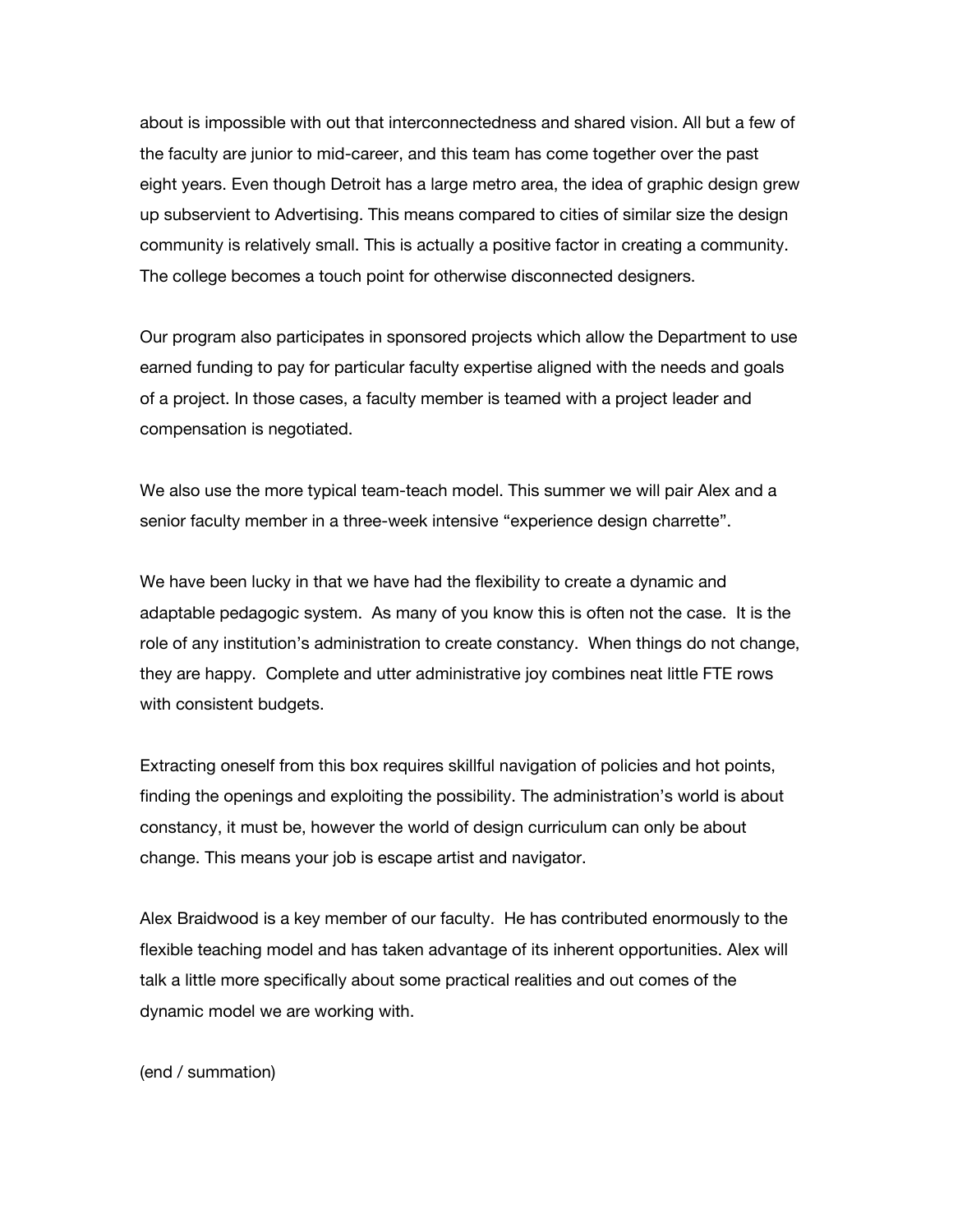Gone are the days when you can outline a course of study and sit back coolly coaching students through a solid well-structured curriculum year in and year out. Faculty who have their heads at least partially out of the sand understand that design curriculum needs to be as dynamic as the profession. What we are teaching today can seem irrelevant in a few months. The trick is sorting out core competencies, what's relevant and what is not, within a flexible pedagogic system that allows core principles to freely dance with a constantly shifting agenda.

## **Triptych: Perspectives on the formulation and effectiveness of a college design curriculum**

By Lisa M. Abendroth, presented by Kelly Monico

• Cover Slide

• Logo Slide: Metropolitan State College of Denver is situated in downtown Denver Colorado on the Auraria campus along with the University of Colorado and the Community College of Colardo. We share facilities and resources and in some cases students.

• Campus Slide: Metro State is an accredited, four year liberal arts state college. It is one of the largest public baccalaureate colleges in the country. The median age is 26 with the majority of students transferring in from other colleges regionally and nationally.

• NASAD Slide: The Communication Design concentration which we will be referring to today resides within the Department of Art in the School of Letters, Arts and Sciences. We were NASAD accredited in 2003 and offer 10 studio concentrations of which Communication Design is one.

• Art Dept Slide: The department philosophy emphasizes a broad offering of skills while emphasizing conceptual development and formal understanding in a wide variety of art and design deisciplines.